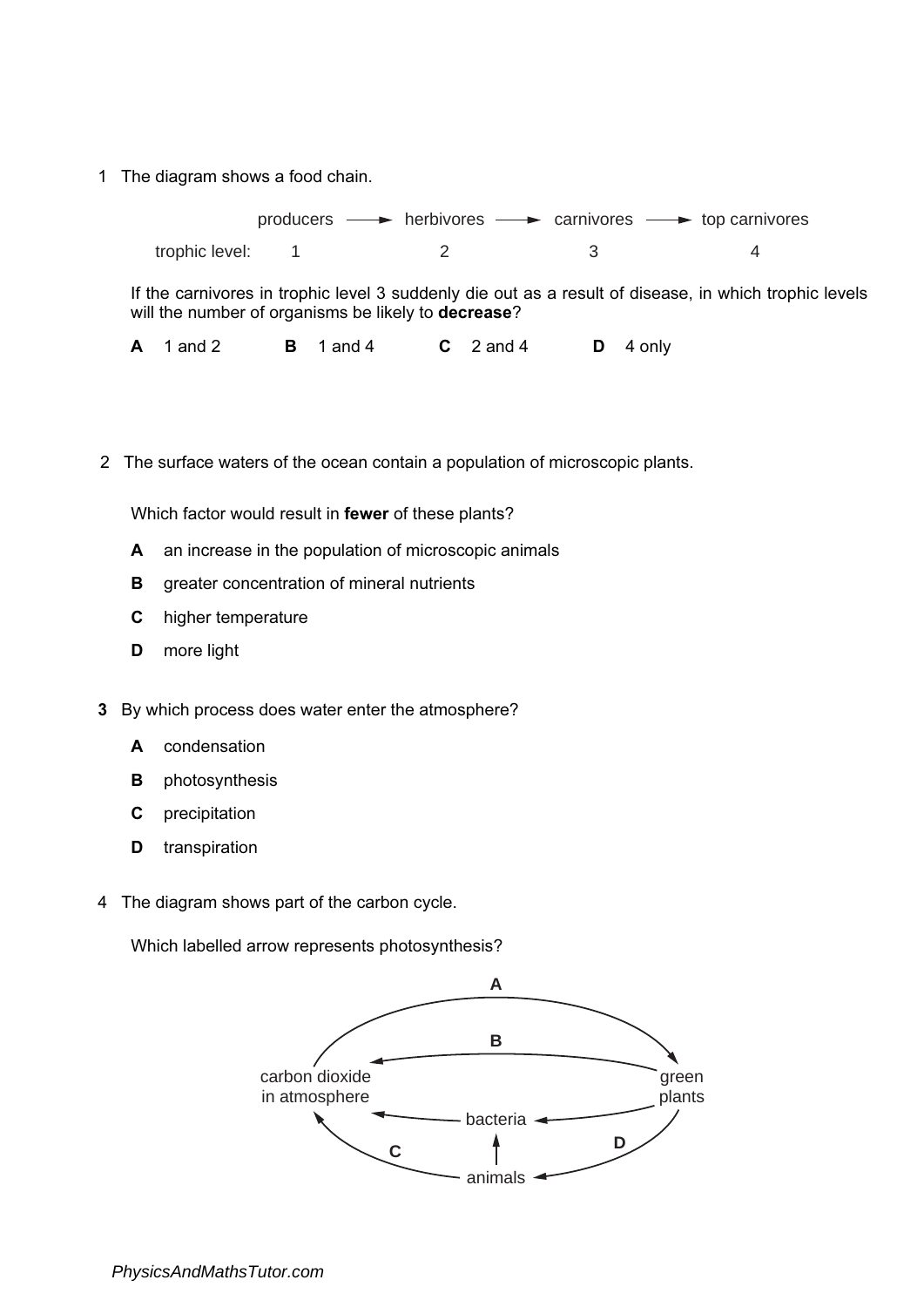- 5 What are products of respiration in green plants?
	- A glucose and carbon dioxide
	- **B** glucose and oxygen
	- C water and carbon dioxide
	- D water and oxygen
- 6 In 2005, fifteen mice were set free on an island where mice had never lived before. The table shows how their population changed over the next three years.

| year | mouse<br>population |
|------|---------------------|
| 2005 | 15                  |
| 2006 | 62                  |
| 2007 | 237                 |
| 2008 | 965                 |

What caused the population change shown in the table?

- A lack of food
- B lack of predators
- C lack of space
- D lack of water
- 7 The diagram shows the water cycle.

Which letter represents transpiration?

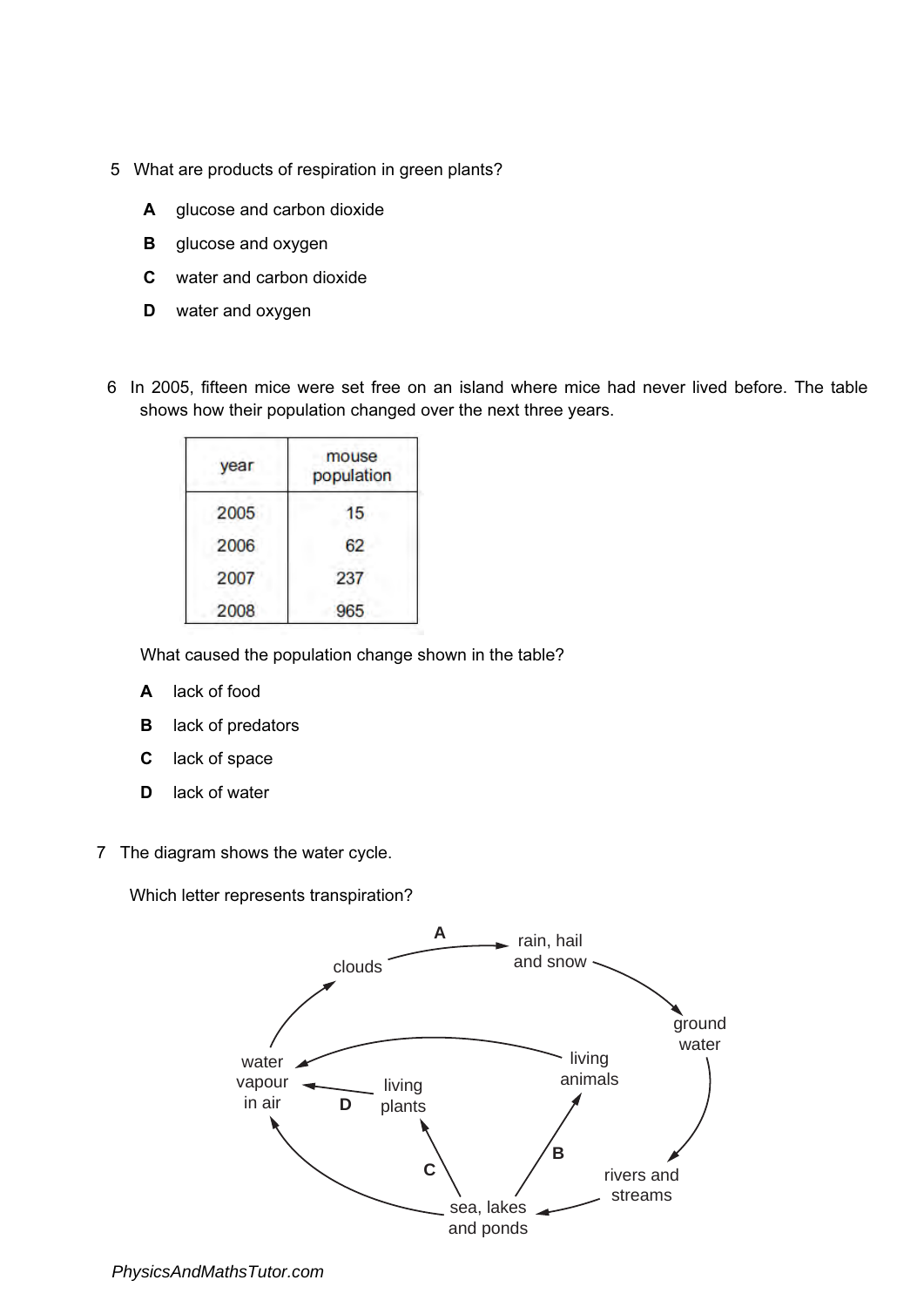8 A food chain shows how organisms depend on each other for their sources of energy, but all energy comes ultimately from one source.

What is this energy source?

- A leaves of plants
- B meat
- C sunlight
- D water
- 9 The diagram shows a food web.



What type of organism is X?

- A a carnivore
- **B** a decomposer
- C a herbivore
- **D** a producer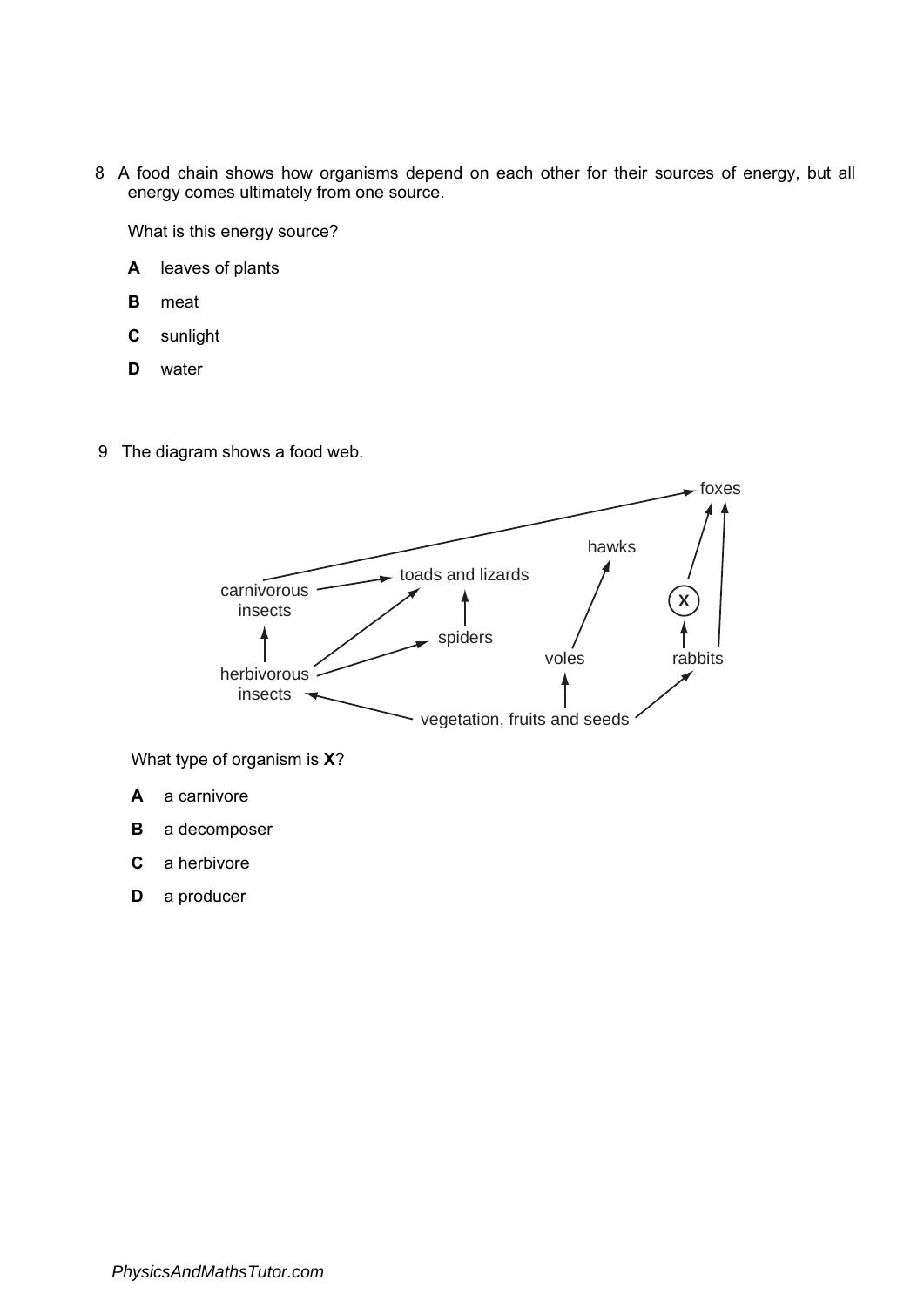10 The diagram shows the carbon cycle.



| A P, Q and R B P, Q and S C T, S and V D T, U and V |  |  |  |
|-----------------------------------------------------|--|--|--|
|                                                     |  |  |  |

11 In which natural cycles do photosynthesis and respiration **both** play a part?

|             | carbon cycle | water cycle |
|-------------|--------------|-------------|
| A           |              |             |
| В           |              | x           |
| $\mathbf c$ | x            |             |
| D           |              |             |

- 12 What is the correct sequence for the stages in a sigmoid population growth curve?
	- A  $\log \rightarrow \log \rightarrow$  stationary
	- **B**  $log \rightarrow$  lag  $\rightarrow$  stationary
	- C stationary  $\rightarrow$  lag  $\rightarrow$  log
	- D stationary → log → lag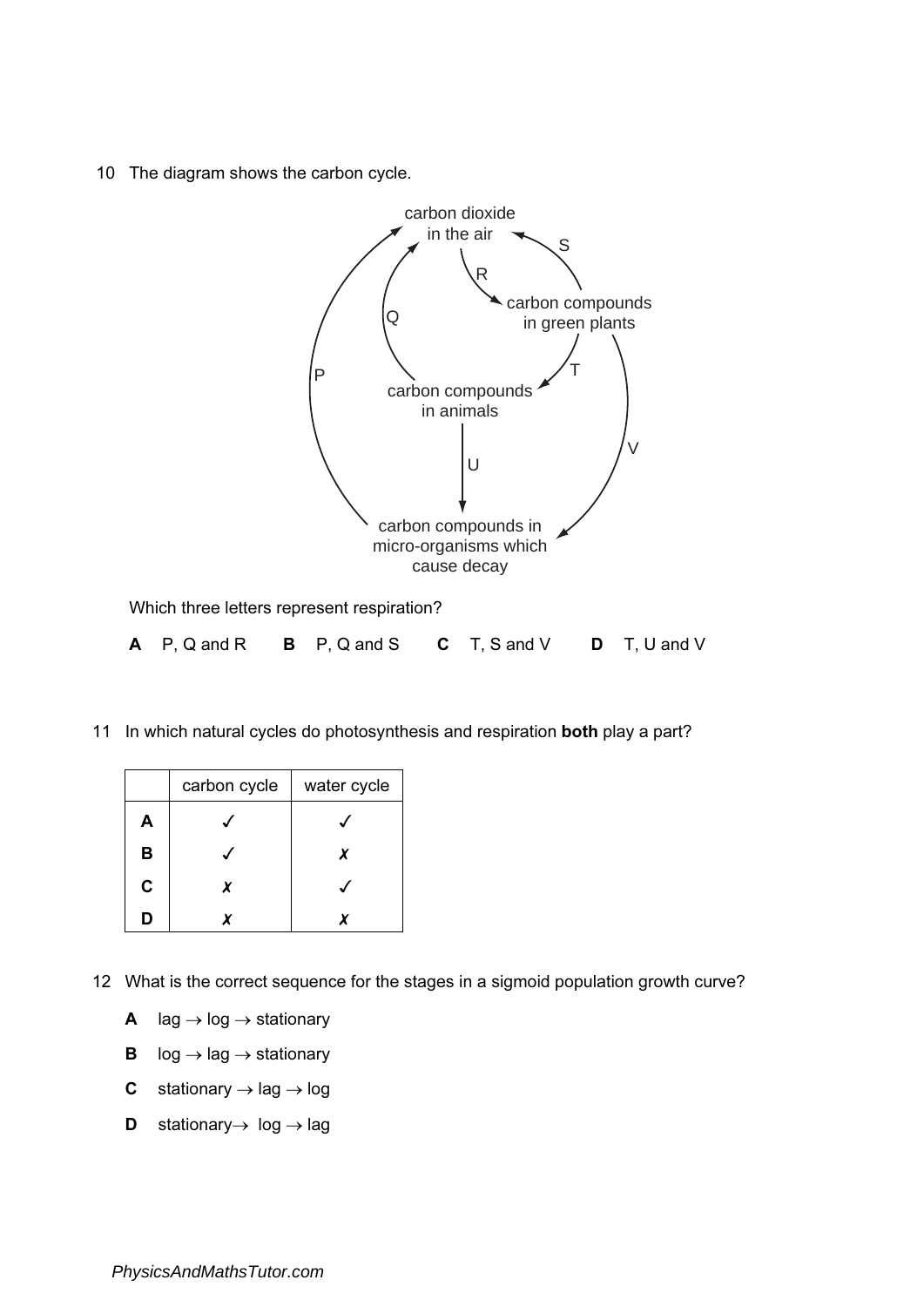13 The chart shows which species of different animals are present in rivers of different pH.



Which conclusion can be drawn from this information?

- A Both frogs and mayflies can live in more acidic river water than trout.
- **B** Clams and snails are most affected by acidic river water.
- C Most species can live in river water below pH 5.5.
- D Not all species are affected by acidic river water.
- 14 In an ecosystem, what happens to most of the chemical energy in the decomposers?
	- A It becomes heat.
	- **B** It is transferred back to the producers.
	- C It is transferred back to both producers and consumers.
	- D It is destroyed.
- 15 The three-toed sloth is a mammal that lives in the forests of Central America. Sloths are eaten by wild cats such as jaguars and also by snakes. The sloths mainly eat leaves.

What is the original source of the energy supplied to the jaguars?

- A leaves
- B sloths
- C snakes
- D Sun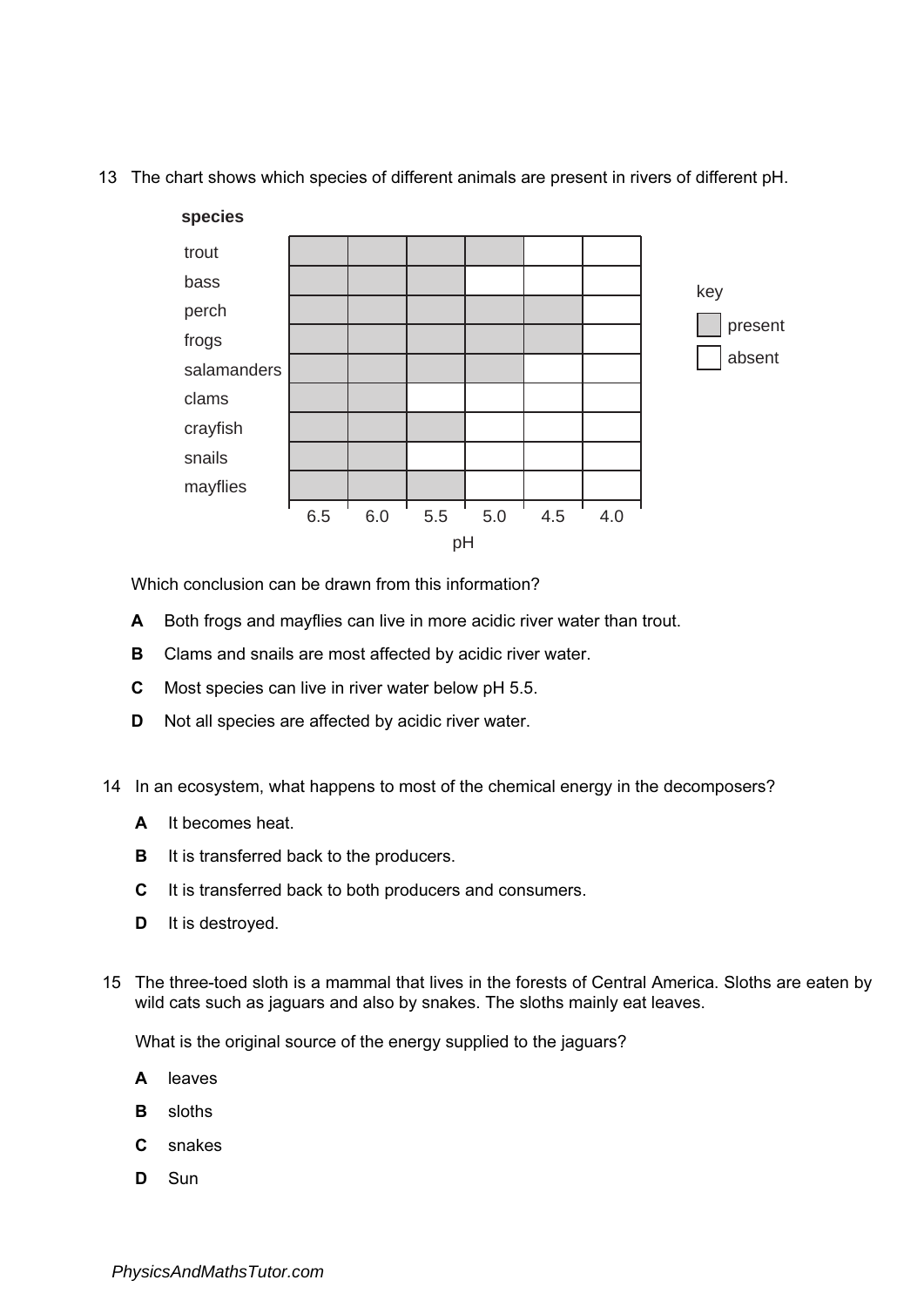16 The diagram shows part of the water cycle.



What must occur for water in the sea to reach the cows?

- A condensation only
- **B** condensation, then evaporation
- C evaporation, then condensation
- **D** evaporation only
- 17 The diagram represents part of the carbon cycle.



What is missing from this diagram?

- A an arrow from animals to plants
- **B** an arrow from carbon dioxide in the air to animals
- C an arrow from carbon dioxide in the air to fossil fuels
- **D** an arrow from plants to animals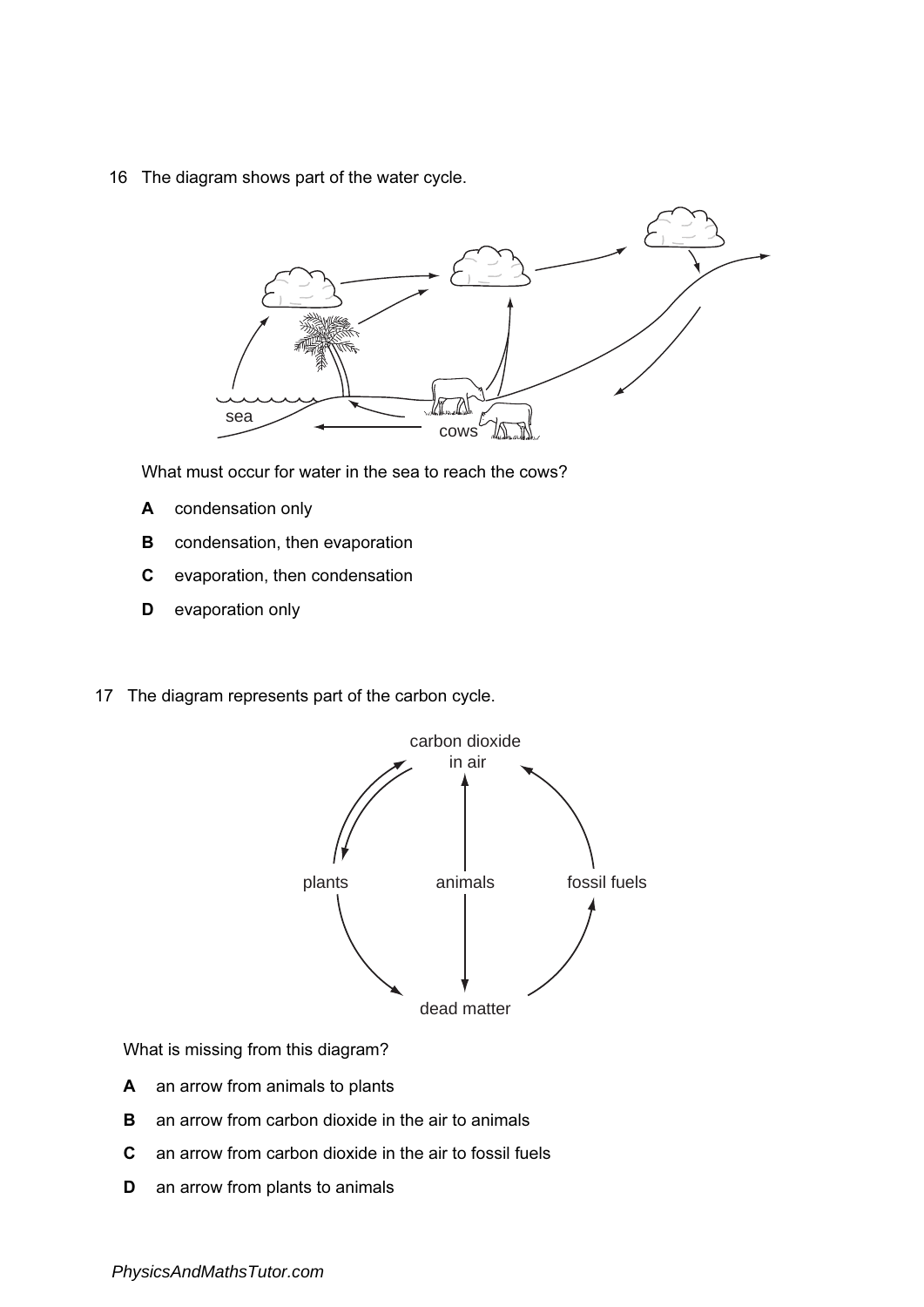18 The graphs show the changes in the populations of predator and prey over a period of time. Which point on the graph shows a decrease in predator population?



- 19 In a pyramid of numbers, what does the top of the pyramid represent?
	- A carnivores
	- B decomposers
	- C herbivores
	- D Sun
- 20 Which statement explains why the energy flow in a food chain is in one direction?
	- A Decomposers recycle nutrients for plants.
	- **B** Energy is not recycled.
	- C Plants convert light energy to chemical energy.
	- D The number of organisms decreases at each level in the food chain.
- 21 Which organisms do not get their energy by eating other organisms?
	- A consumer
	- **B** decomposer
	- C herbivore
	- **D** producer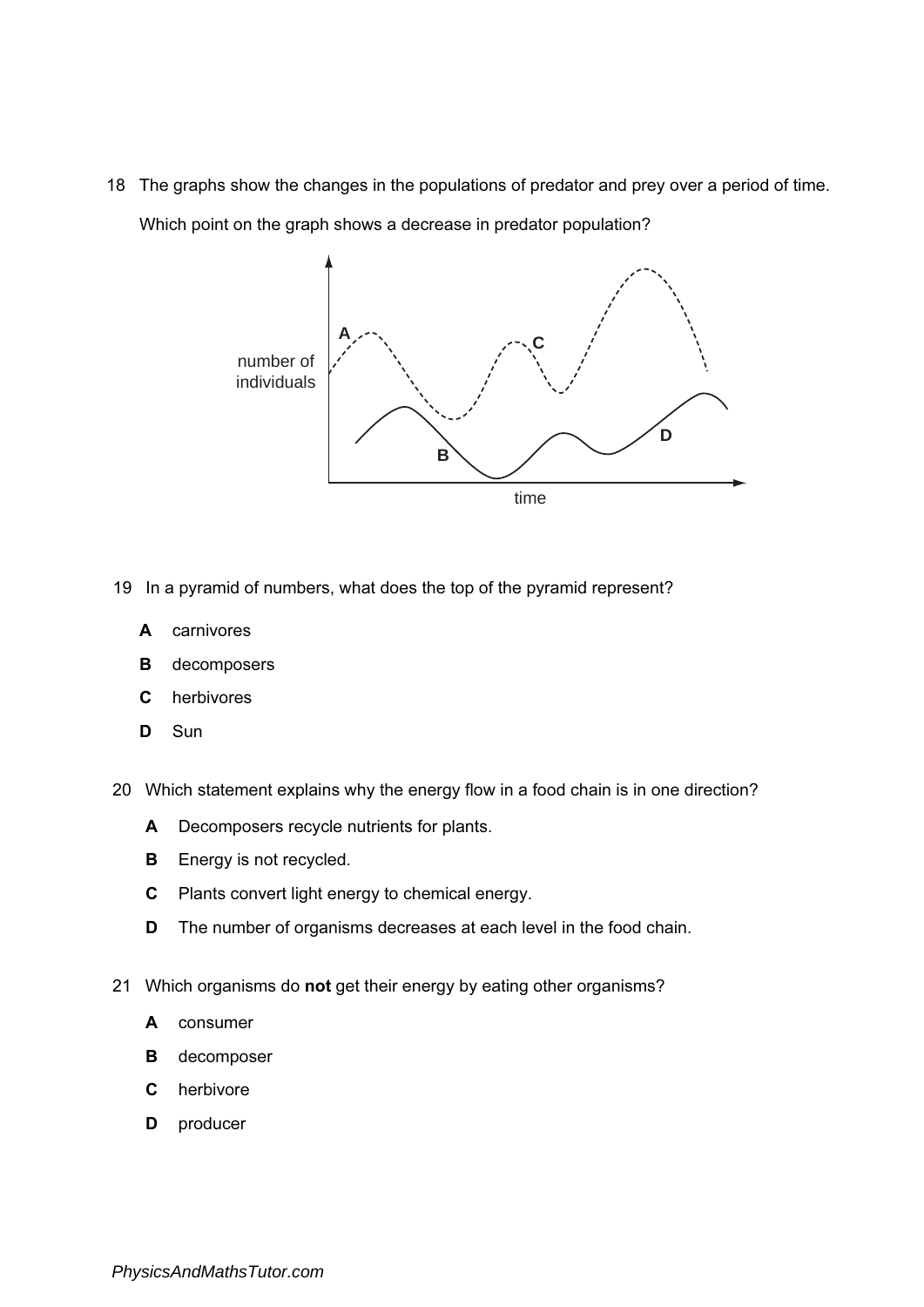22 A single tree is food for a large population of caterpillars. Several small birds eat the caterpillars. The small birds are eaten by a bird of prey.

Which is the pyramid of biomass?









23 The diagram shows part of the carbon cycle.

Which letter represents photosynthesis?

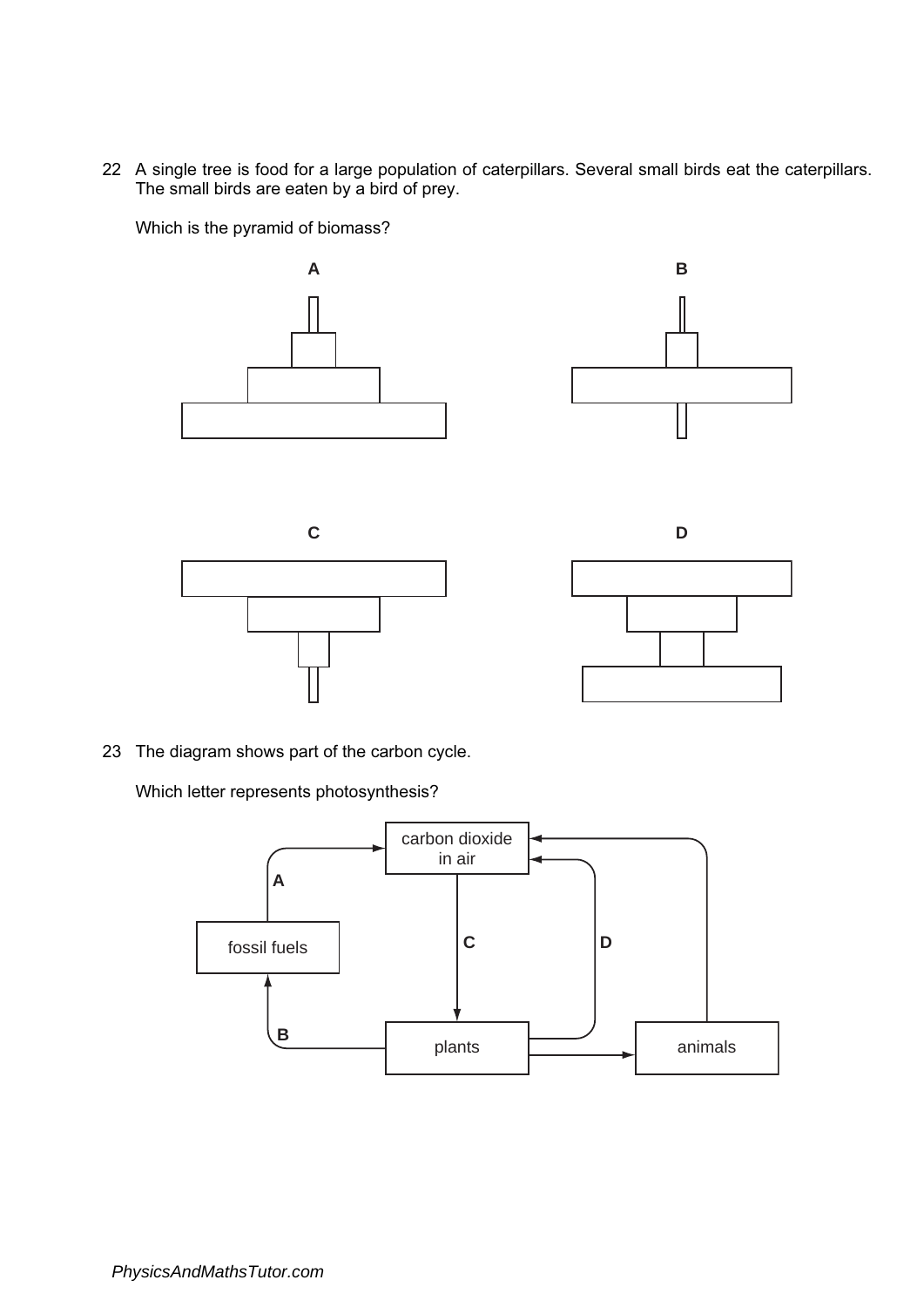24 The diagram shows part of the water cycle.



How is water lost from the tree?

- A condensation
- **B** respiration
- C translocation
- **D** transpiration
- 25 Rabbits eat grass and foxes eat rabbits.

What would cause the highest increase in the number of rabbits?

- A less grass and fewer foxes
- **B** less grass and more foxes
- C more grass and fewer foxes
- D more grass and more foxes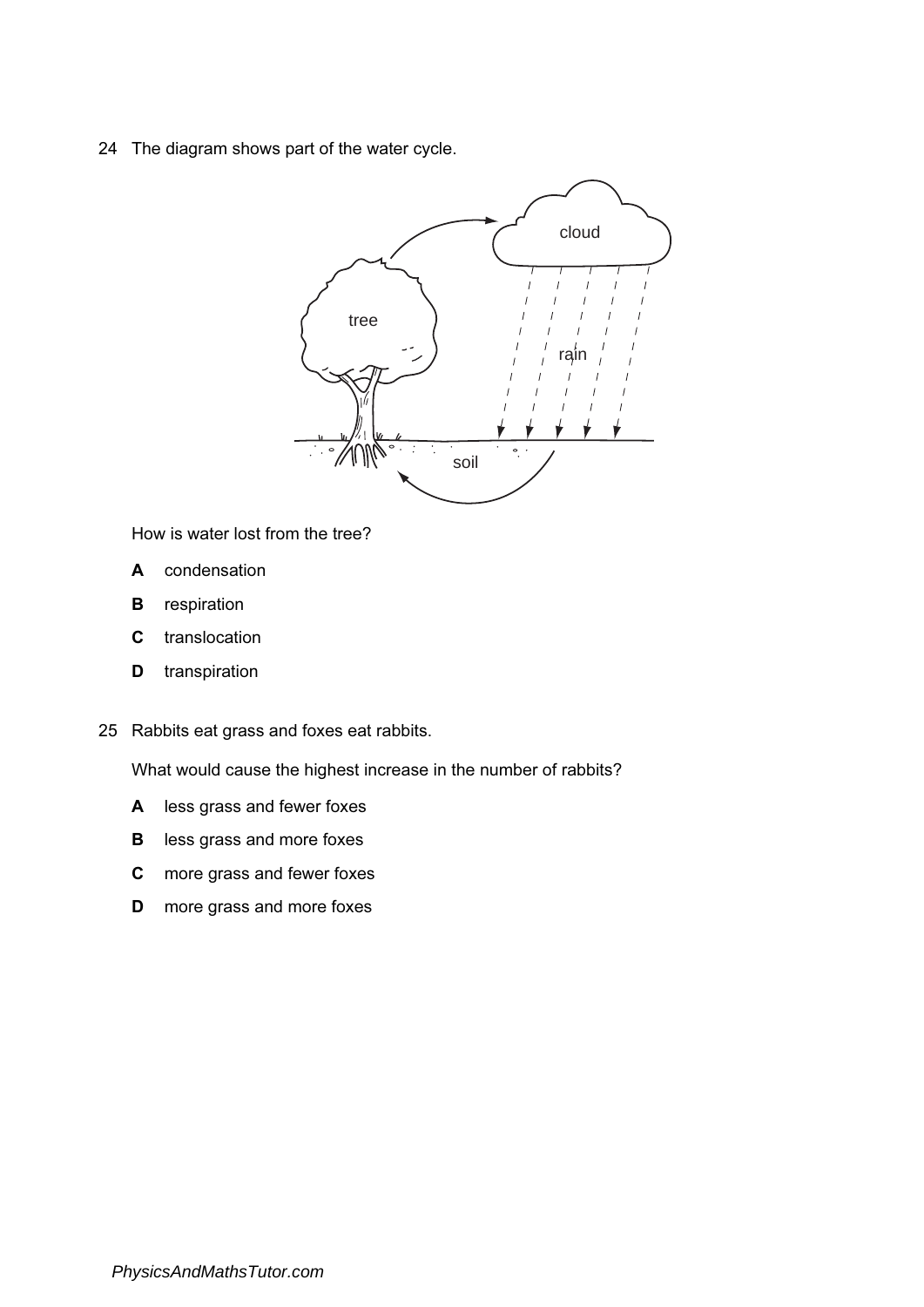26 The diagram shows two pyramids based on food chains in which the producer is a large tree.



What do the two pyramids represent?

| Α | biomass |  |
|---|---------|--|
| в | biomass |  |
| C | numbers |  |
| n | numbers |  |

27 The diagram shows a food chain.

rice plant  $\rightarrow$  caterpillar  $\rightarrow$  song bird  $\rightarrow$  hawk

How many decomposers are shown in this food chain?

**A** 0 **B** 1 **C** 3 **D** 4

28 The numbers in the diagram below show the amount of energy, in kJ, transferred through a part of an ecosystem.



How much energy, in kJ, is transferred from herbivores to carnivores?

A 15000 + 13200

- **B** 15000 13200
- $C$  88000 + 15000
- $D$  88000 15000

*PhysicsAndMathsTutor.com*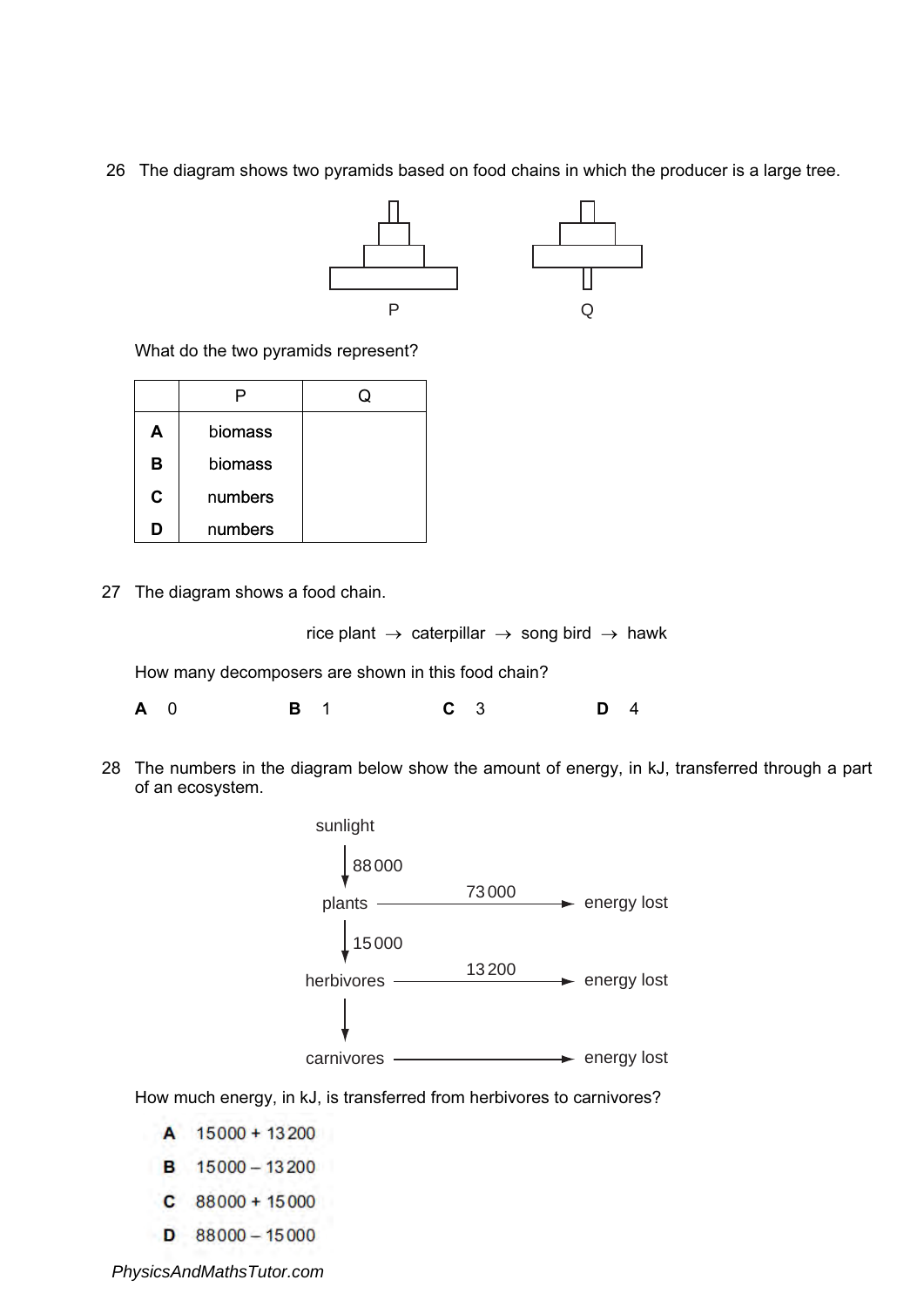29 The diagram shows part of the carbon cycle without the arrows.

Which labelled line should have an arrow head on its lower end?



30 Which letter represents the lag phase in the population graph shown?

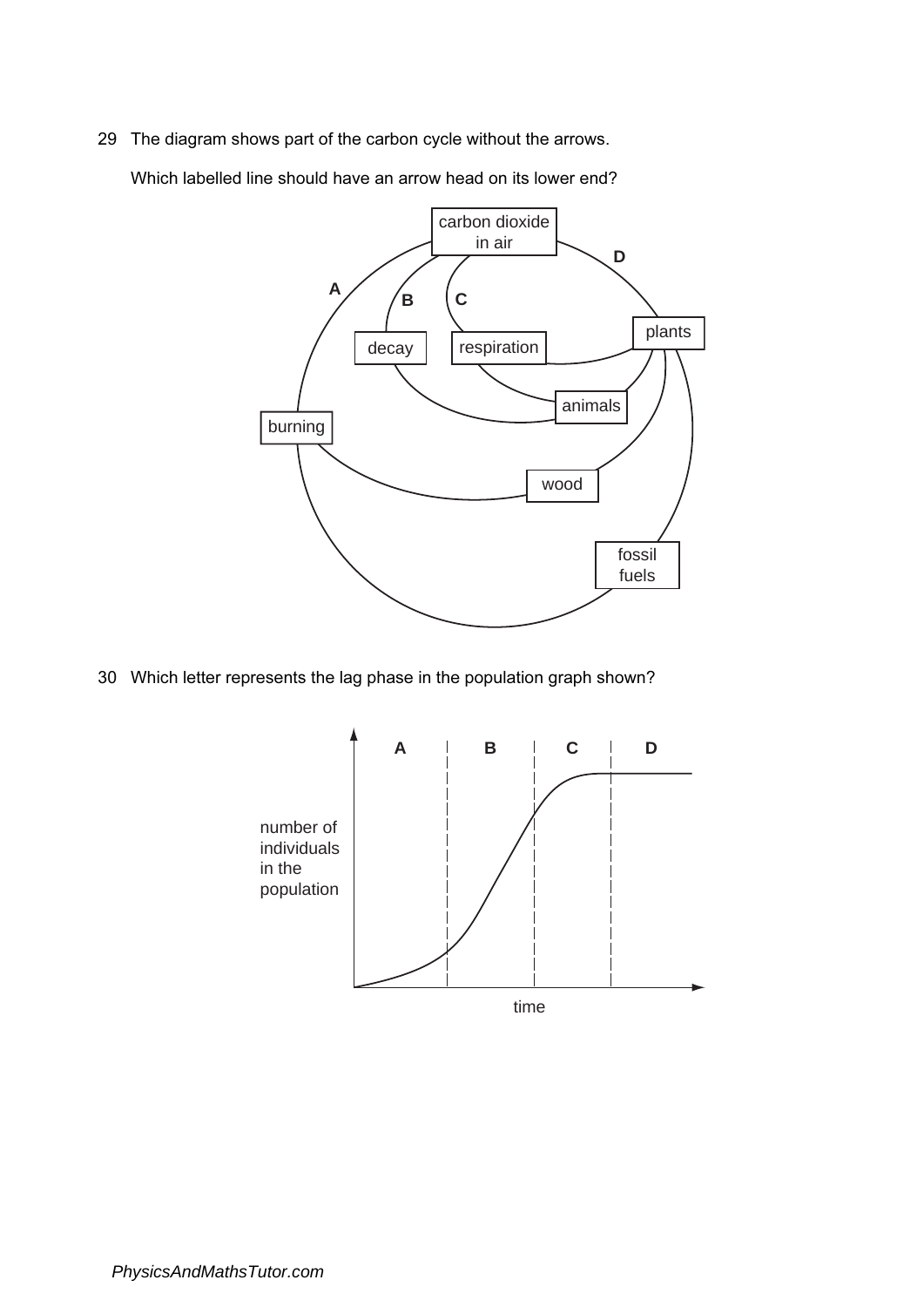31 The diagram shows a population pyramid for a city.



What feature of the population is shown in the diagram?

- A A quarter of the population is aged above 70.
- B The greater proportion of the population is aged below 40.
- C There are more females over 80 than males over 80.
- D There is a low birth rate.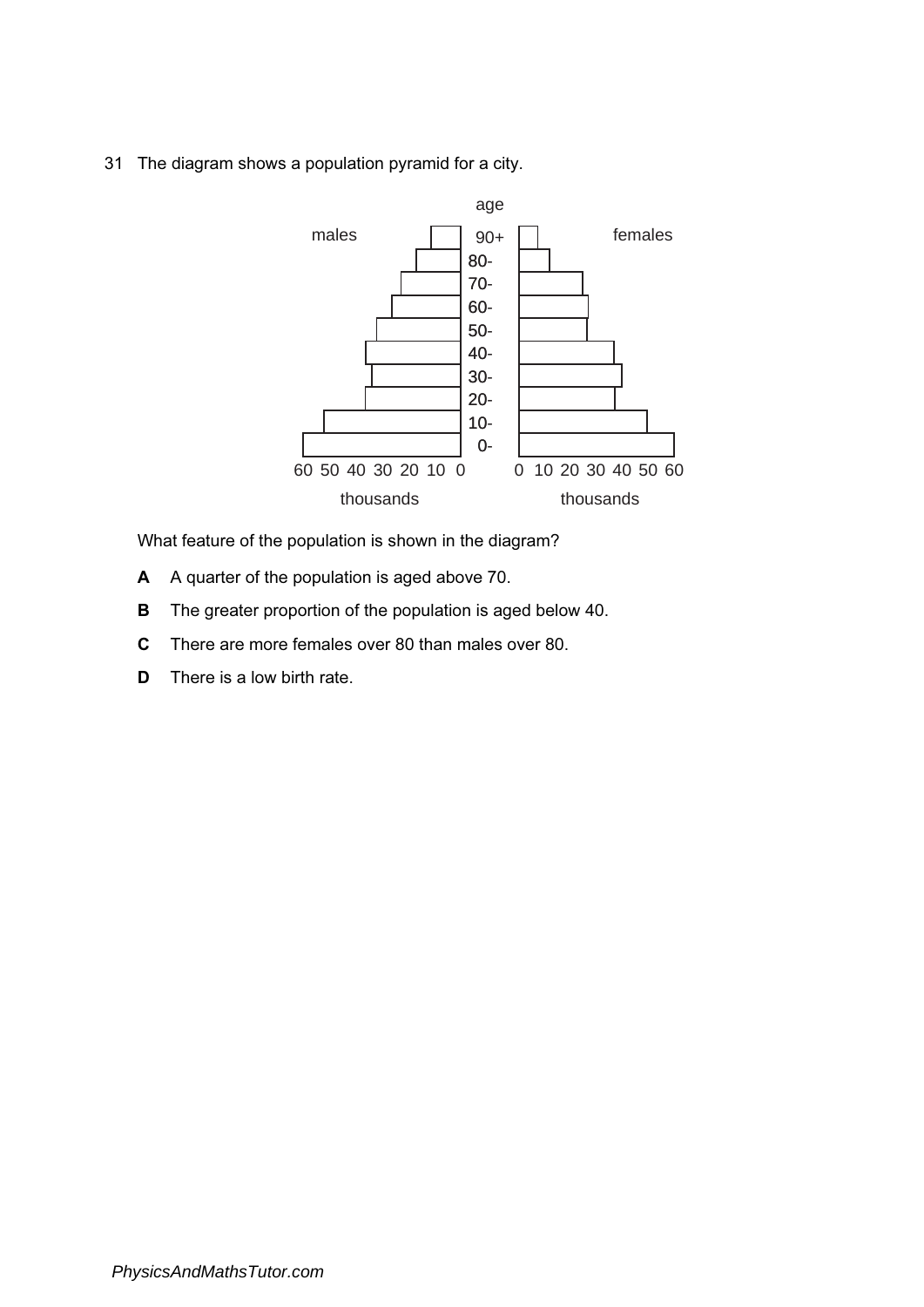## mahogany tree  $\rightarrow$  caterpillar  $\rightarrow$  small bird  $\rightarrow$  owl

In this food chain, which population has the largest biomass and which has the largest population size?

|    | largest biomass | largest population size |
|----|-----------------|-------------------------|
| А  | owl             | mahogany tree           |
| в  | owl             | small bird              |
| C. | mahogany tree   | caterpillar             |
|    | mahogany tree   | ∩wl                     |

33 The diagram shows a food web near a sea shore.



Which animals have the most varied food, as shown in this food web?

- A crabs
- B limpets
- C lobsters
- D seagulls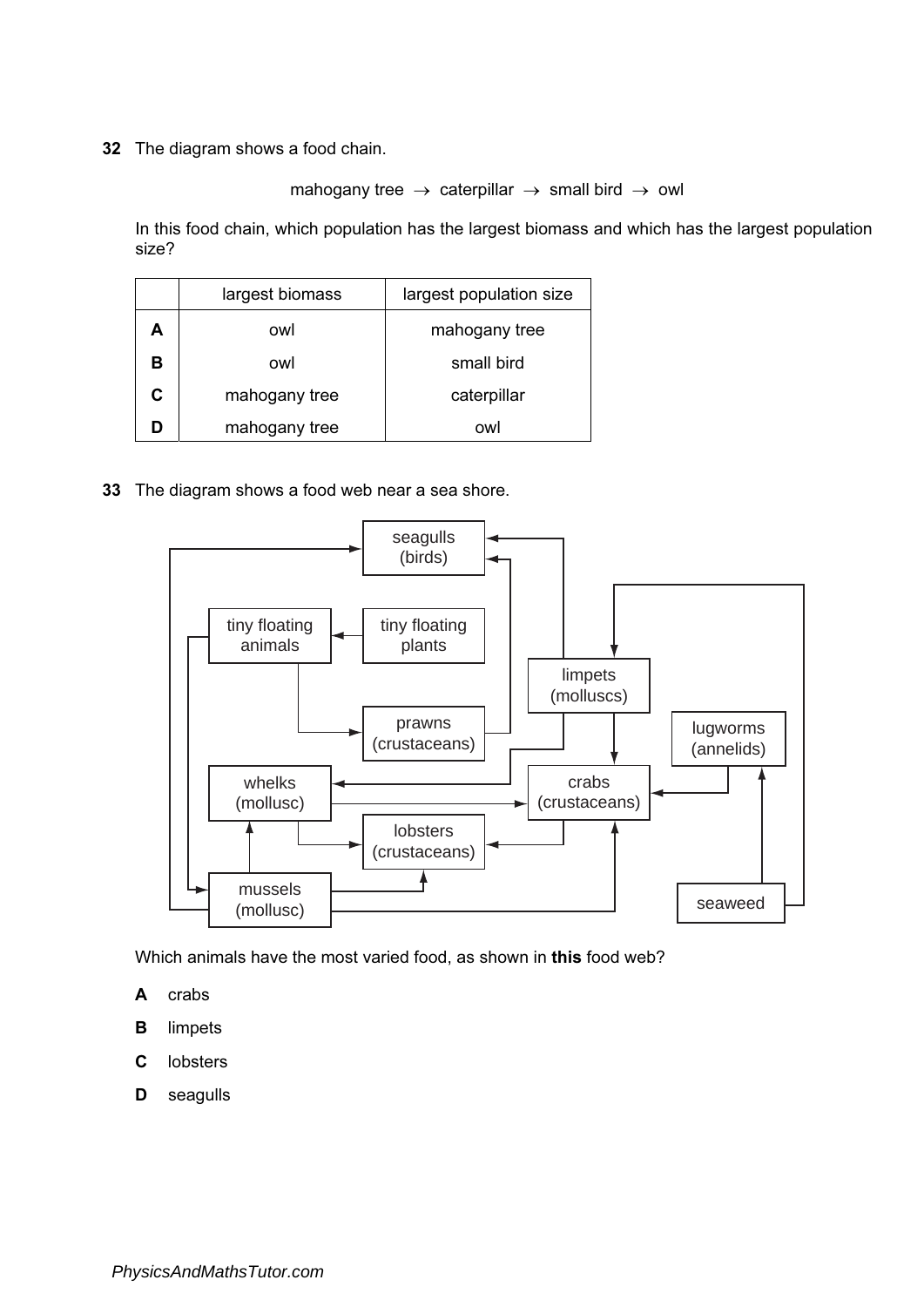34 In the carbon cycle, what is the simple substance absorbed by producers?

- A carbohydrate
- **B** carbon dioxide
- C nitrate
- D protein

35 Which process forms part of both the carbon and water cycles?

- A condensation
- **B** fossilisation
- C photosynthesis
- **D** transpiration
- 36 The graph shows the growth of the human population of the world.



Between which years did the population grow fastest?

- $A \quad 0 800$
- B 800 1200
- $C$  1200 1800
- $D$  1800 2000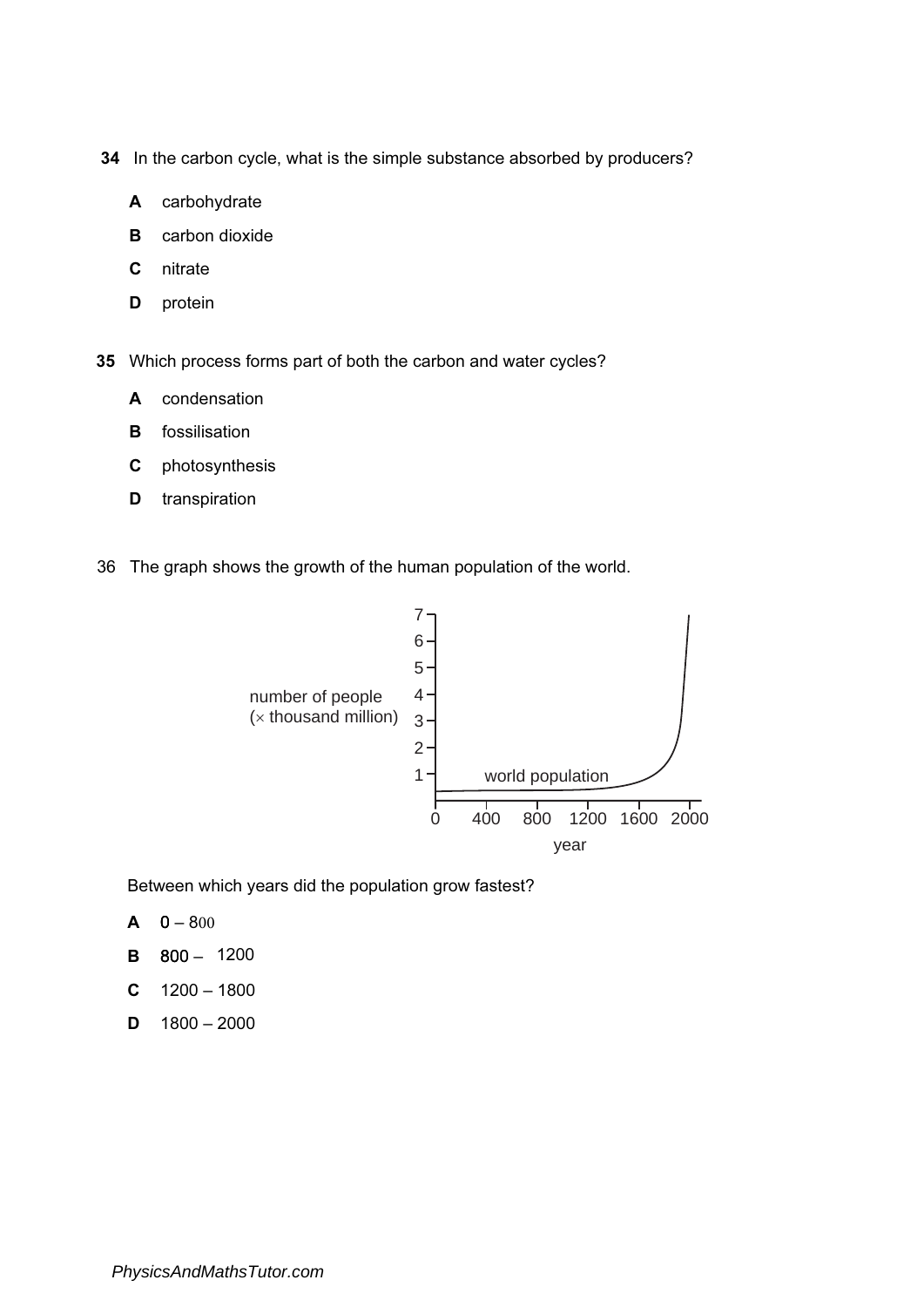37 The diagram shows the flow of energy in a food chain.



What are the forms of energy P, Q and R?

|   |          | Q        | ĸ        |
|---|----------|----------|----------|
| А | chemical | light    | heat     |
| в | heat     | chemical | light    |
| C | light    | heat     | chemical |
| D | light    | chemical | heat     |

38 In a pond, the biomass at each trophic level is measured. The results are shown in the table.

Which trophic level contains herbivores?

| trophic<br>level | mass/gm $3$ |
|------------------|-------------|
| A                | 0.1         |
| в                | 0.6         |
| C                | 1.2         |
|                  | 17.9        |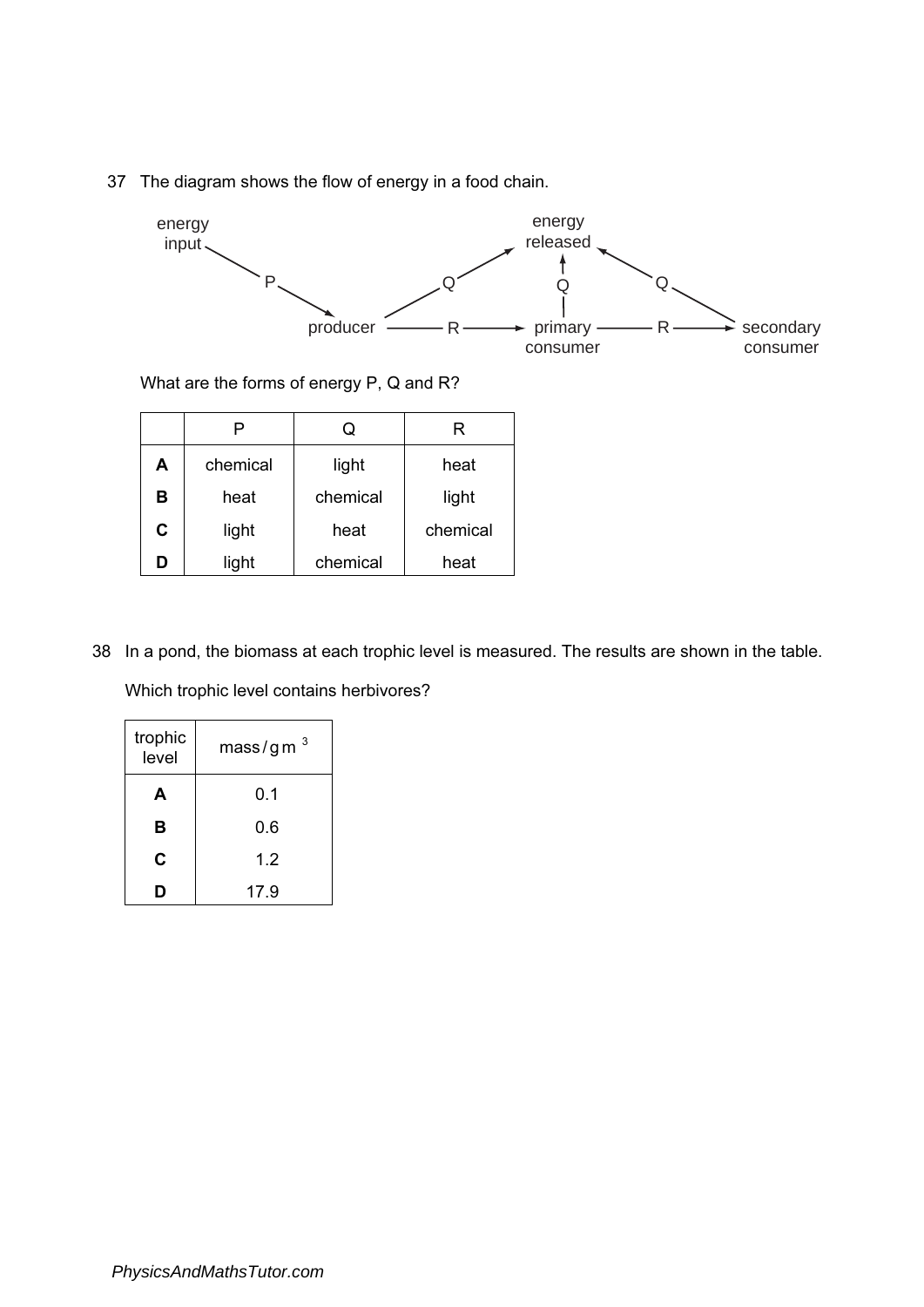39 Carbon is essential to life.

Which process provides a carbon-containing compound for all life forms?

- A eating
- **B** gaseous exchange
- C photosynthesis
- D respiration
- 40 The diagram shows part of the water cycle.



What are processes S and T?

| A  | evaporation  | precipitation |
|----|--------------|---------------|
| в  | condensation | drainage      |
| C. | evaporation  | condensation  |
| D  | condensation | evaporation   |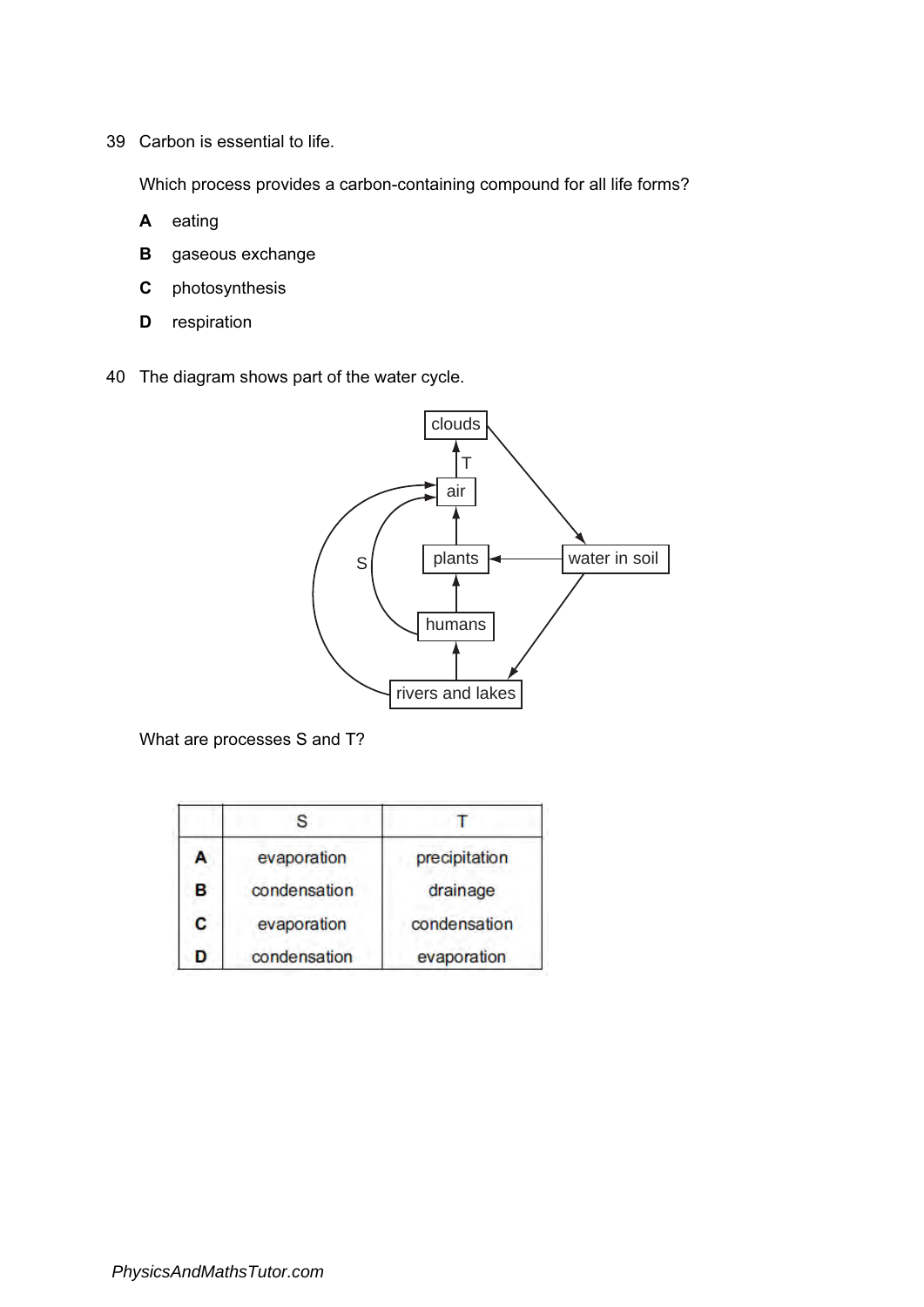41 The diagram shows part of the carbon cycle.



What is the simple substance?

- A carbohydrate
- **B** carbon dioxide
- C chlorophyll
- D light
- 42 The graph shows the population of mosquito larvae in a pond. On day 3, mosquito fish, which eat mosquito larvae, are released into the pond.



What is the most likely reason for the decline in the population of larvae after day 3?

- A disease
- B lack of food
- C old age
- **D** predation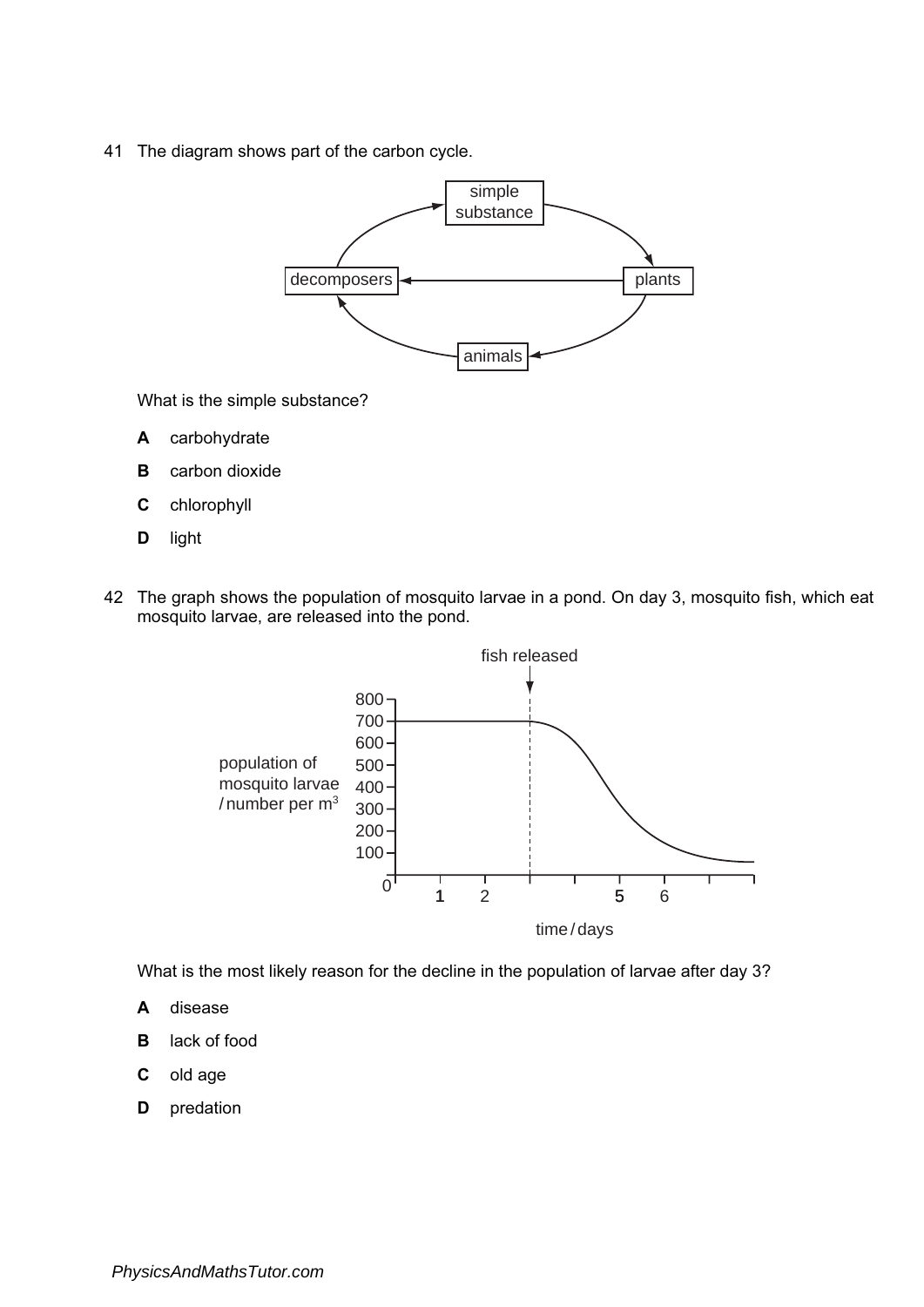Which organism is the producer?



45 The diagram shows a food web.



Fungi are decomposers. What is their importance in this food web?

- A They control the number of toads.
- **B** They provide energy for plant growth.
- C They provide food for snakes.
- **D** They release minerals for plant growth.
- 46 During aerobic respiration glucose is broken down.

This process recycles

- A carbon only.
- **B** carbon and water.
- C energy only.
- **D** water only.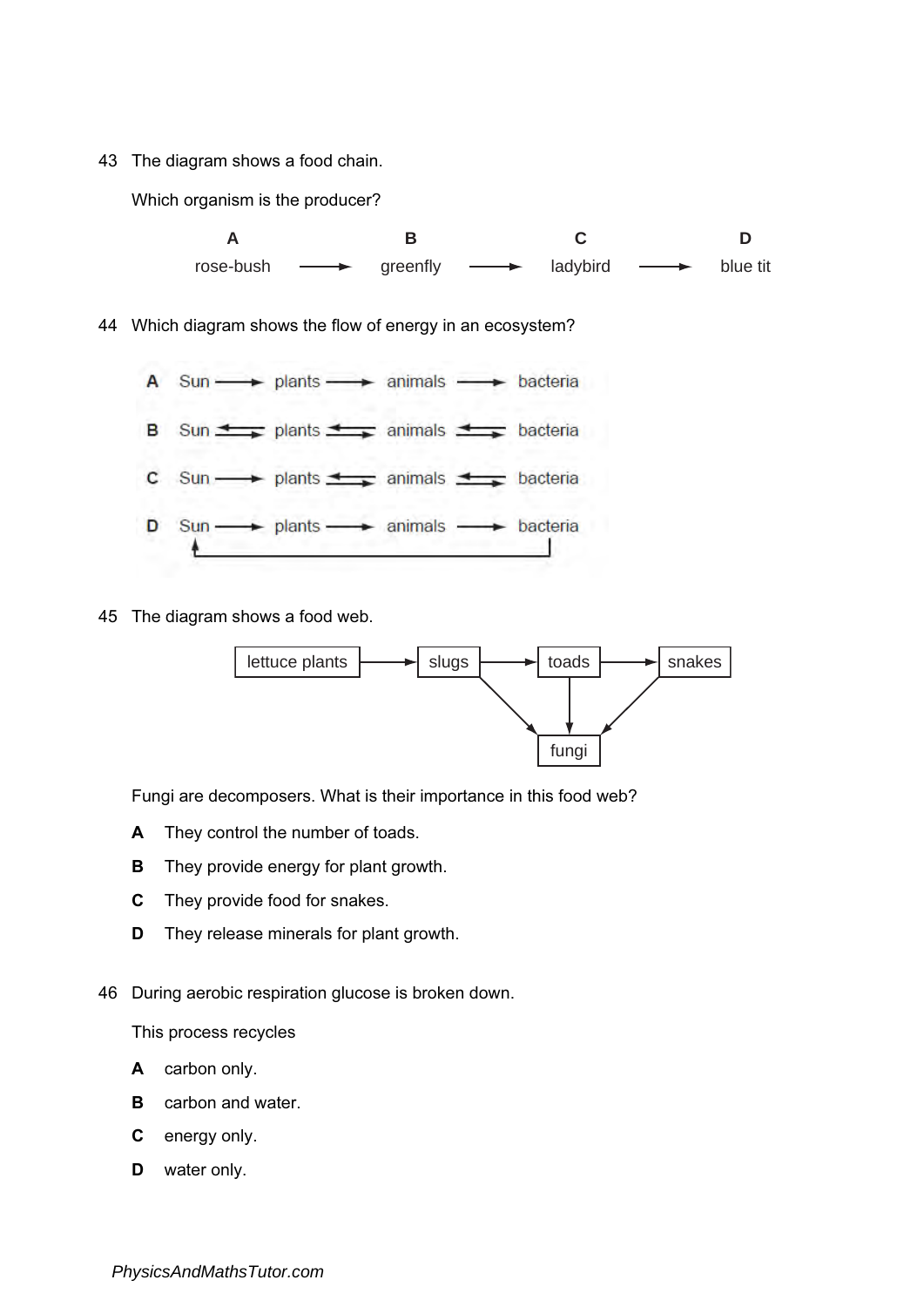- 47 In an ecosystem, which are the only organisms to remove carbon dioxide from the atmosphere?
	- A carnivores
	- B decomposers
	- C herbivores
	- D producers
- 48 What name is given to the diagram below?



- A a food web pyramid
- **B** a population pyramid
- C a pyramid of biomass
- D a pyramid of energy